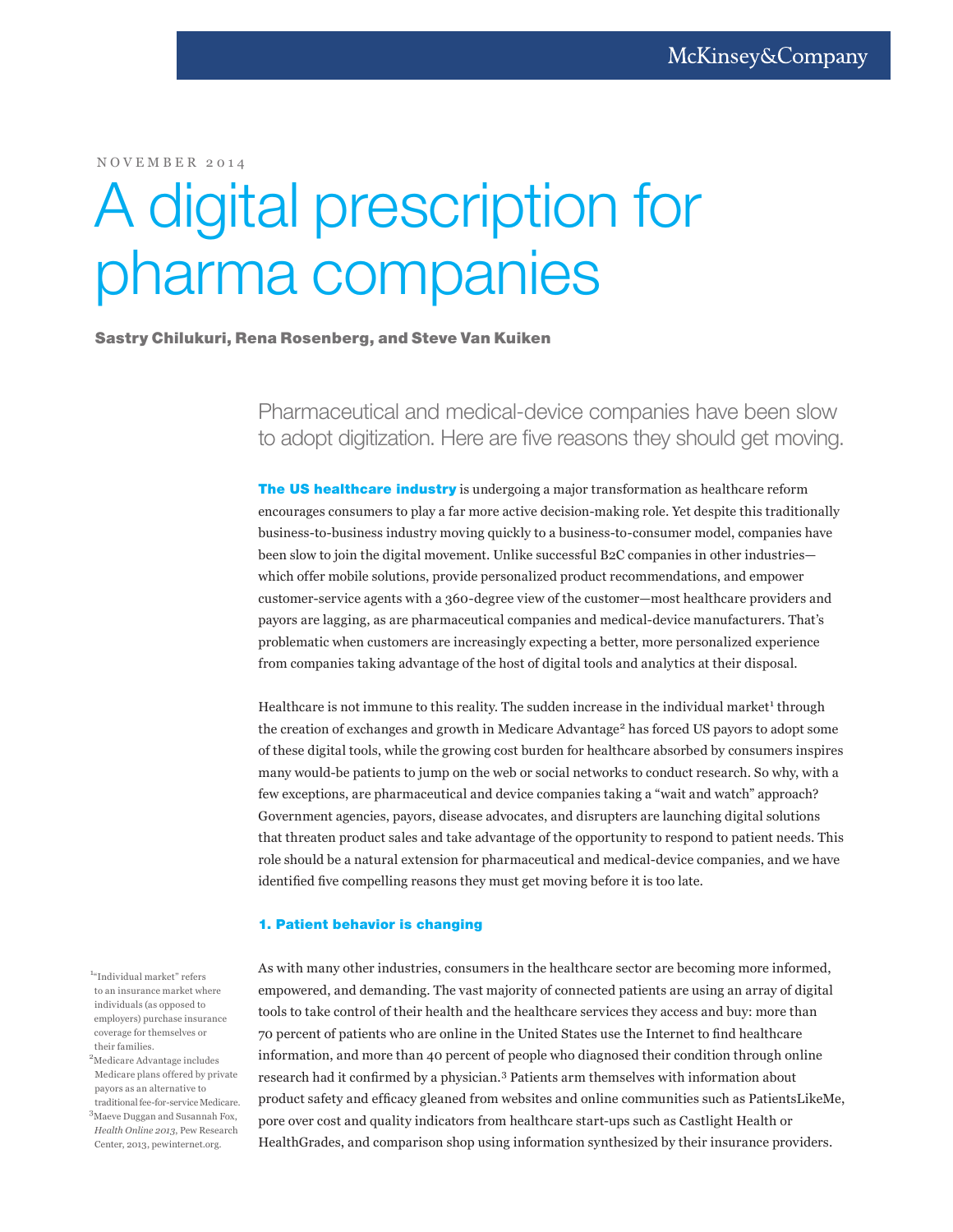The more that healthcare data becomes digitally accessible, the more patients will use it to weigh—and potentially reject—expensive healthcare treatments. This is particularly true in the United States, where patients pay a greater percentage of the cost of their drug therapies (25 percent is not unusual) than they do for other healthcare expenses such as inpatient services. Not surprisingly, these consumers are demanding more information so they can apply the same cost-benefit analysis and research techniques they use to purchase cars or phones when they purchase healthcare; they are also making more informed, rational choices about where they put their money. Data and information about insurance plans, pharmaceutical products, and manufacturers are discussed in a variety of virtual forums. If companies do not join the digital dialogue and influence the conversation, they will lose an opportunity to shape it, and they may be put on the defensive trying to refute the statements made by those that do take part.

## 2. Government agencies are moving surprisingly quickly

As patient and consumer demand for information grows, the government is beginning to supply healthcare data either directly, through the release of information, or indirectly, by providing incentives for collection and aggregation of relevant clinical data. A recent McKinsey Global Institute report4 found that healthcare is one of seven sectors that could generate billions of dollars of value per year as companies use open data—machine-readable information made available to others, often free of charge—to develop new products and improve the efficiency and effectiveness of operations.

Government health agencies, from national health services in Asia and Europe to government organizations in the United States, are already harnessing the power of big data to figure out what's working and what isn't and encouraging others to do the same. The Health Data Initiative launched in 2010 by the US Department of Health & Human Services (HHS) was one of the first and is still among the most prominent examples. In June 2011, former HHS chief technology officer Todd Park described an ambition to make HHS the "NOAA of health data."5 It appears that his vision is becoming reality, as HHS reported that more than 1,000 data sets were available on healthdata.gov at the end of  $2013<sup>6</sup>$  and the agency's catalog continues to expand.

The hope is that greater "data liquidity" will both enable more collaborative research among academics and inspire healthcare innovation. Greater access to data is already driving changes in care protocols, allowing the benchmarking of physicians, aiding the identification of clinical best practices, informing the adjustment of benefits and reimbursement structures, and resulting in actual behavioral change. At the federal level in the United States, for example, the recent release by the Centers for Medicare & Medicaid Services of Medicare reimbursements to providers put some physicians on the defensive to explain billing perceived as excessive, and the organization also proposed rescinding the prohibition against releasing prescriber, pharmacy, and plan identifiers related to Medicare Part D payments.

4 For more, see *Open data: Unlocking innovation and performance with liquid information*, McKinsey Global Institute, October 2013, on mckinsey.com. 5 The National Oceanic and Atmospheric Administration,

2

or NOAA, notably has released broad data sets that can be accessed and analyzed by the public; for more, see Molly Merrill, "Todd Park: HHS aims to be NOAA," *GovernmentHealthIT*, June 9, 2011, govhealthit.com. 6 "2013 year in health data highlights," hhs.gov.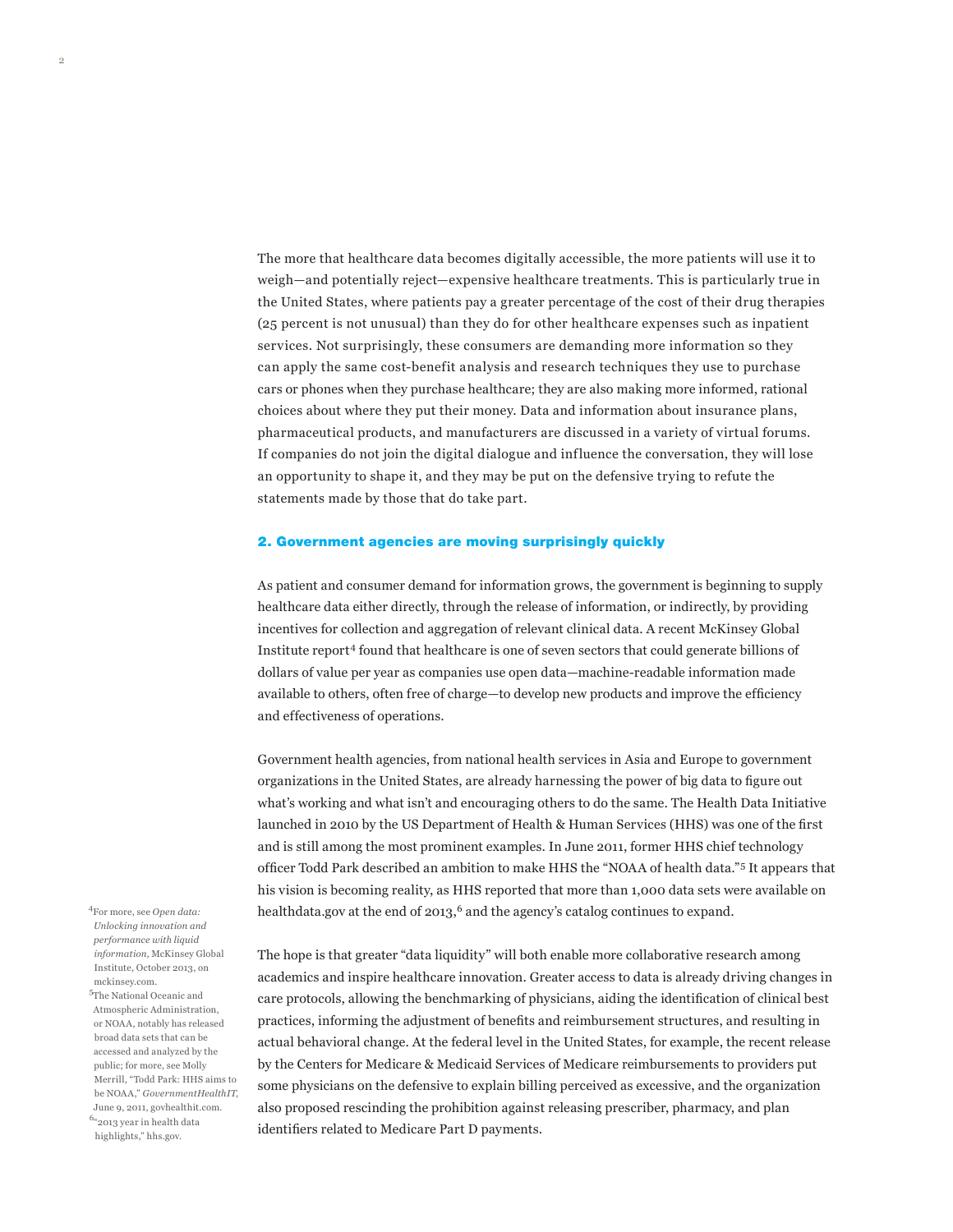In another example, the new openFDA application-programming-interface initiative for drug-adverse events allows researchers to synthesize, interrogate, and generate insights from a decade (2004–13) of adverse-event reports—an effort that is almost certain to stir conversation. And at the US state level, Arkansas and Tennessee are examining treatment protocols and zeroing in on the relatively small number of care episodes that comprise the majority of medical costs. The states' shared goal is cutting waste and revising reimbursement policies to encourage high-quality and efficient care.

These efforts mean that providers and manufacturers of drugs and devices only control a small fraction of the data relevant to their work or products. If healthcare follows the path of other consumer-oriented sectors that compete on data analytics, such as high tech and retailing, winners and losers will be determined in part by who makes the best use of the data available and the strongest case for change. Government agencies across the globe are leading the way, and entrepreneurs are taking advantage of government's interest in facilitating data exchange. However, pharmaceutical and medical-device companies are on the sidelines, leaving others to dictate how information related to their products is used.

#### 3. Trial data is necessary but no longer sufficient

Pharmaceutical companies have used data generated from long-running randomized controlled trials as the gold standard to demonstrate the efficacy and safety of products and gain regulatory approval or formulary listings. Yet many of their customers—payors, increasingly providers, and even patients—are looking for real-world evidence. Both access to and quality of real-world data are increasing exponentially, spanning everything from patient electronic health records to social platforms, healthcare claims, demographic trends, and genomic insights.

The difference in emphasis by certain stakeholders creates pressure on pharmaceutical companies to respond. As data integration and analyses take precedence over data ownership or sponsorship, competitive advantage will rest with those organizations that innovatively use multiple data sources to uncover true insights. Meeting long-standing requirements regarding clinical-trial data continues to be necessary for approval, but it is no longer enough for other stakeholders when more and more targeted and timely data are available. Consider this: Thomson Reuters found that the number of observational research studies tripled from roughly 80,000 between 1990 to 2000 to more than 263,000 in the following decade from 2001 through 2011.7

There is a concerted effort to facilitate collaboration by making more real-world data available at a fairly low cost. Initiatives such as PCORnet, a distributed research network, were launched to advance researchers' ability to conduct comparative-effectiveness and clinical-outcomes research more efficiently. Aggregating data across "networks of networks" dramatically reduces the cost of observational studies and more quickly generates insights about patient care. Innovative methods enable randomization using real-world data to improve the quality of findings.

7 *Health News Review,* "The limitations of—and explosion in the number of—observational studies," blog entry by Gary Schwitzer, May 3, 2012, healthnewsreview.org.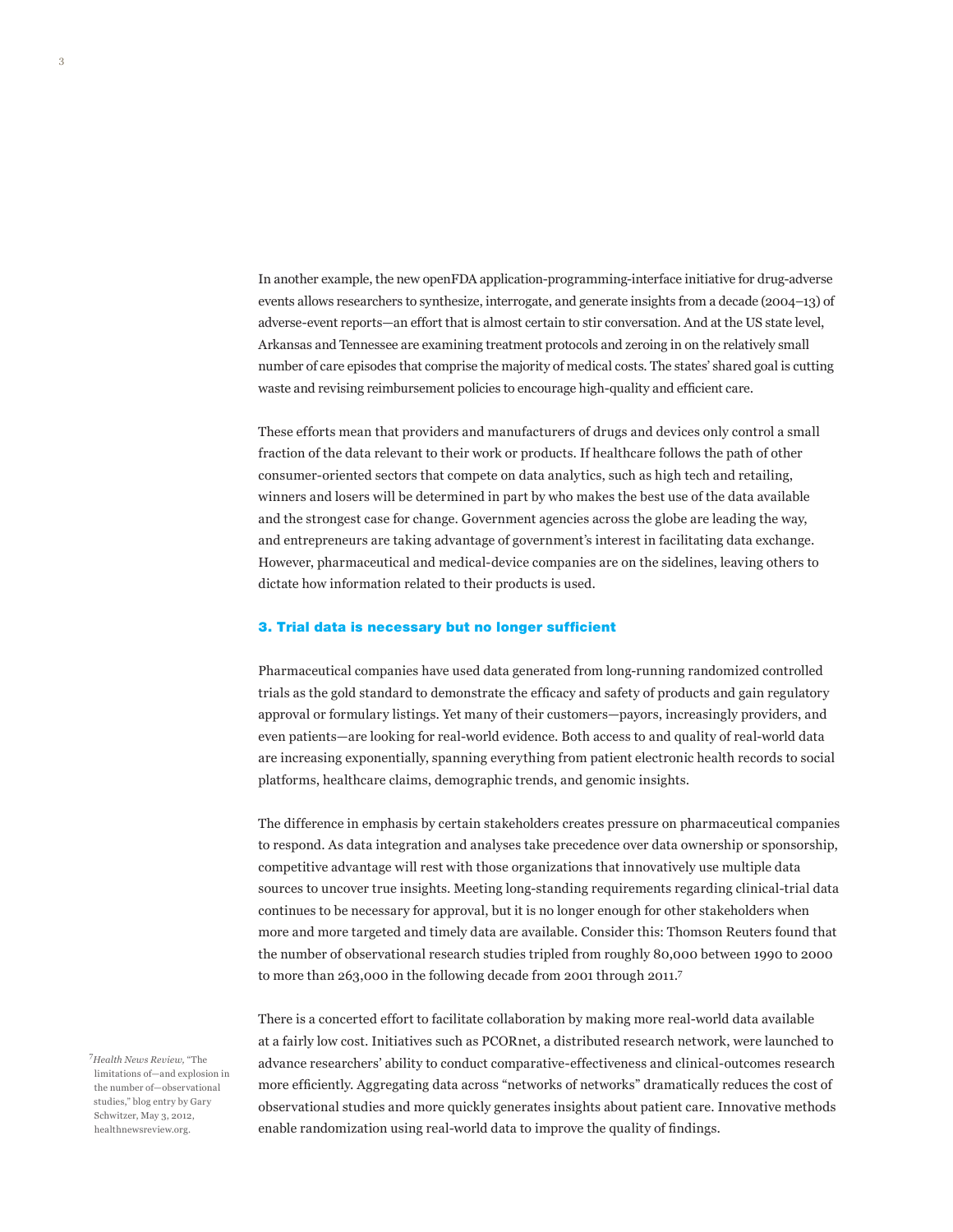Pharmaceutical companies can't discount observational data because such data already affect product pricing and reimbursement levels. European markets are using real-world evidence to limit reimbursements on new drugs to the competitor's level until real-world evidence is provided to demonstrate that the new therapy is better. The International Society for Pharmacoeconomics and Outcomes Research reported in 2007 that countries were using reference pricing for new treatments assessed to add little incremental medical value, and real-world data was part of that effectiveness assessment.<sup>8</sup> In short, pharmaceutical companies need a data strategy that reflects the shift in how data are shared and analyzed, as well as a plan to manage all types of data that affect product sales, pricing, and reimbursement.

### 4. Care is evolving

Healthcare is moving from a focus on addressing point-in-time issues toward coordinated, continuous health management. The need to provide ongoing management of chronic diseases and to predict and prevent severe episodes and events offers new opportunities and places new communication demands on every member of the healthcare team, including pharmaceutical companies. Sensor technology, such as that produced by Proteus Digital Health, allows continuous collection of physiological data (for example, electroencephalograph, electrocardiogram, movement, heart rate, and glucose levels), which could vastly improve disease management by providing real-time status reports that can alert providers to impending patient problems. When scaled broadly, these innovations also may reduce the need for many courses of treatment. Pharmaceutical companies need to be at the forefront of developing "beyond the pill" services that deliver value to patients and evolve from a mind-set that measures success based largely on the number of prescriptions written.

Some innovators already are combining technology-enabled monitoring and insight to deliver new solutions to patients. Propeller Health inserted GPS technology in inhalers to identify environmental triggers that caused asthma sufferers to use their device, thus allowing consumers to head off severe attacks. Similarly, a pharmaceutical company that made a pain medication equipped patients with Jawbone devices to continuously capture patient mobility. This showed that patients experienced greater relief that allowed them to increase their movement, even if they did not report lower pain scores. The evidence was used to convince payors to relist the pain medication on formularies.

8 Lieven Annemans, Michael Aristides, and Maria Kubin, "Real-life data: A growing need," *ISPOR Connections*, 2007, Volume 13, Number 5, pp. 8–12. Not all wraparound services rely on new technology. Telemedicine outreach and coaching efforts by nurses at one of the largest government hospital systems in the United States dramatically reduced the risk of complications from conditions such as diabetes.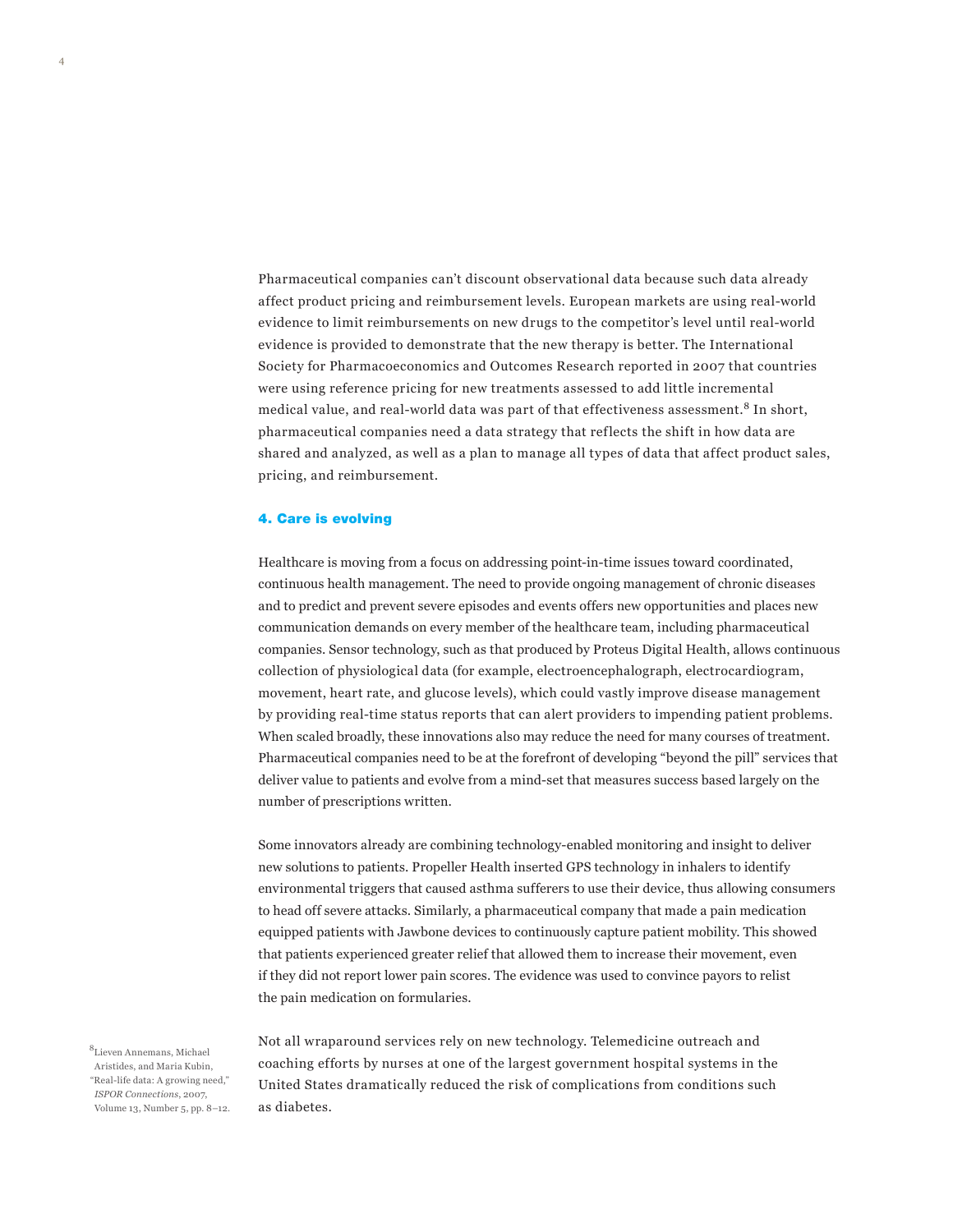Whether low or high tech, patient services aimed at preventing acute episodes or supporting compliance deliver significant benefits to patients. Pharmaceutical companies that remain fixated solely on prescription volume, rather than on sustaining relationships between a brand and patients, risk ceding the role of trusted provider to others. For industry participants to thrive in the digital era, they must build a broader menu of service offerings instead of merely using technology solutions to increase prescriptions.

#### 5. Competition is faster and fiercer

Technology cycles are getting shorter and the cost of experimentation cheaper. The run-up to the passage of the Health Information Technology for Economic and Clinical Health Act in 2009 and Affordable Care Act in 2010 saw significant investment in companies developing systems, solutions, or applications to support electronic health records. From 2010 to the end of 2013, seed and Series A–stage healthcare investments continued to grow, multiplying fivefold in the United States in that time. In the first half of 2014, investors spent \$2.3 billion, with more than 140 digital companies each raising more than \$2 million,<sup>9</sup> as the investment focus shifted from providers of electronic-healthrecords solutions to developers of consumer-oriented applications, makers of wearable health technology, and health data and analytics. There are thousands of healthcare-related apps available from the US Apple App Store, but only a fraction are patient facing with genuine health content, according to a new study from the IMS Institute for Healthcare Informatics. The recent announcement of the Apple Watch and the company's release of its HealthKit developer tool are likely to increase the variety of functions and number of health-related apps that are available.

Google Glass is the most high-profile wearable being tested for numerous healthcare applications—for example, surgeons are using it to facilitate and record operations, office physicians are reducing interruptions in patient engagement by retrieving and sending information to electronic medical records through the device, and emergency-medicine physicians are getting specialist consults by transmitting video or images taken by Glass.<sup>10</sup> Beyond Google, Intel acquired BASIS Science, MC10 raised a \$41.9 million investment, and Proteus raised \$183.4 million to develop its line of sensor-based products. Services or applications that facilitate consumer communication with doctors such as Doctor on Demand and HealthTap+ also secured financing.

 9Teresa Wang, "2014 midyear digital health funding update: Obliterating records," Rock Health, June 30, 2014, rockhealth.com.

<sup>10</sup>*Well,* "Google Glass enters the operating room," blog entry by Anahad O'Connor, June 1, 2014, nytimes.com.

These new entrants to the healthcare sector have different ways of thinking about solving healthcare problems and using proven agile iterative techniques to bring products to market rapidly and in iterations as improvements are made. Pharmaceutical companies need to recognize the value and impact of these disrupters and learn from them.